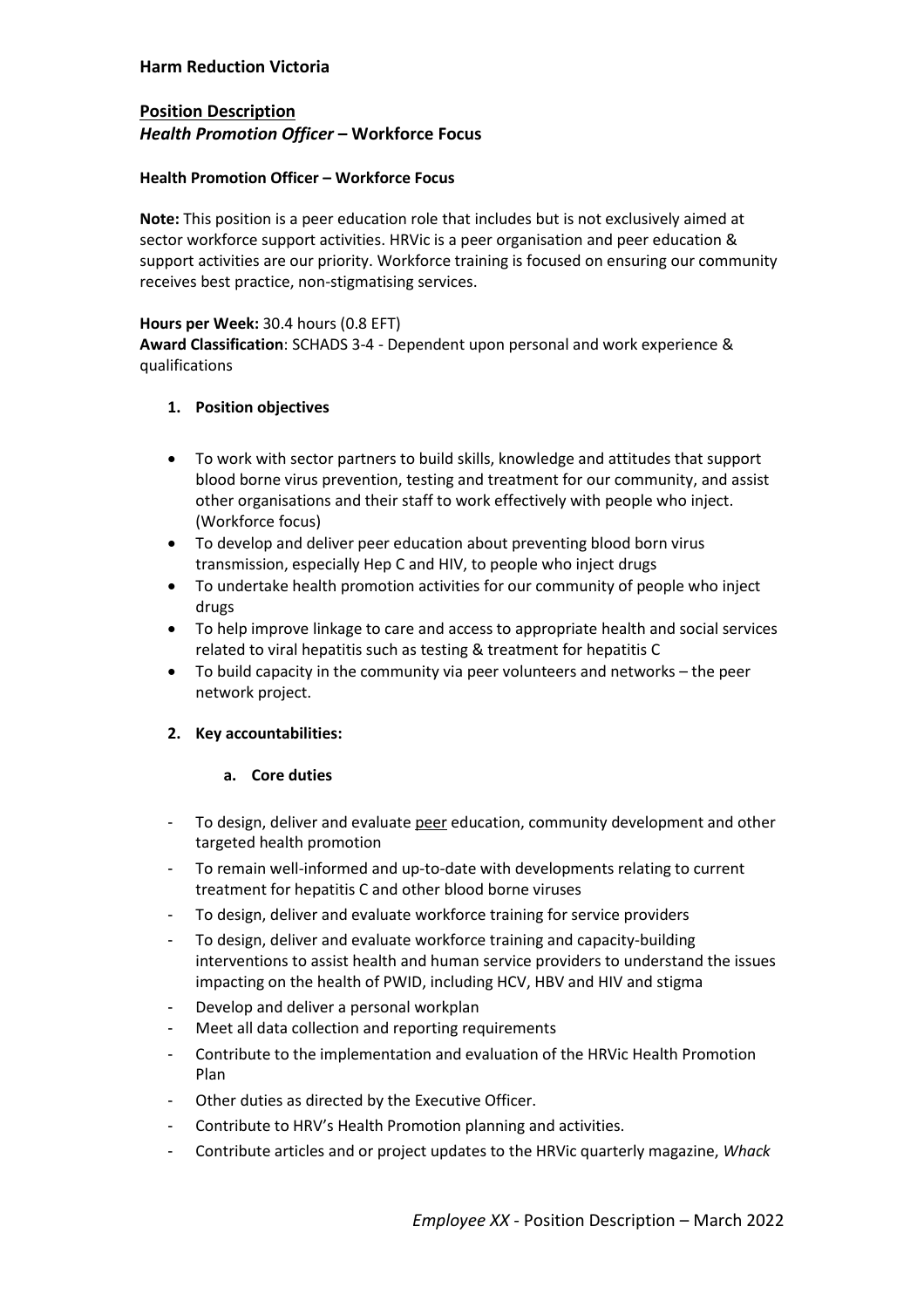# **Harm Reduction Victoria**

# **Position Description**  *Health Promotion Officer* **– Workforce Focus**

Participate in the day-to-day running of the HRVic office as directed by the HRVic Manager

#### **b. Team duties**

- To be an active and contributing member of the HRVic team, fostering a healthy, collaborative and productive working environment and culture.
- Operate on-site needle and syringe program
- Maintain a high level of professionalism in the conduct of all work-related duties.
- Attend and contribute to HRVic staff meetings, and other relevant meetings, as required.
- Provide operational data and written reports of activities as requested.
- Participate in program evaluation activities.
- Represent HRVic at interagency meetings, conferences and forums.
- Participate in professional development and staff training, sharing relevant insights and developments with staff members.
- Assist with HRVic's organisational activities, including strategic planning, policy development and team building.
- Contribute to HRVic resources such as Whack Magazine, the HRVic website and social media platforms.
- Other duties deemed consistent with the function of the position by the Team Coordinator

#### **3. Key relationships**

#### **Internal**

- Health Promotion Team Coordinator
- Health Promotion Team
- Other HRVic Team Members
- Peer Network Volunteers
- Chief Executive Officer

#### **External**

- Community of People who inject drugs
- Community Health Sector
- Viral Hepatitis Sector

#### **4. Key selection criteria**

#### Essential:

- Demonstrated experience in the design, delivery and evaluation of peer education or other health promotion approaches with people who inject drugs.
- Demonstrated experience in the design, delivery and evaluation of workforce training and education.